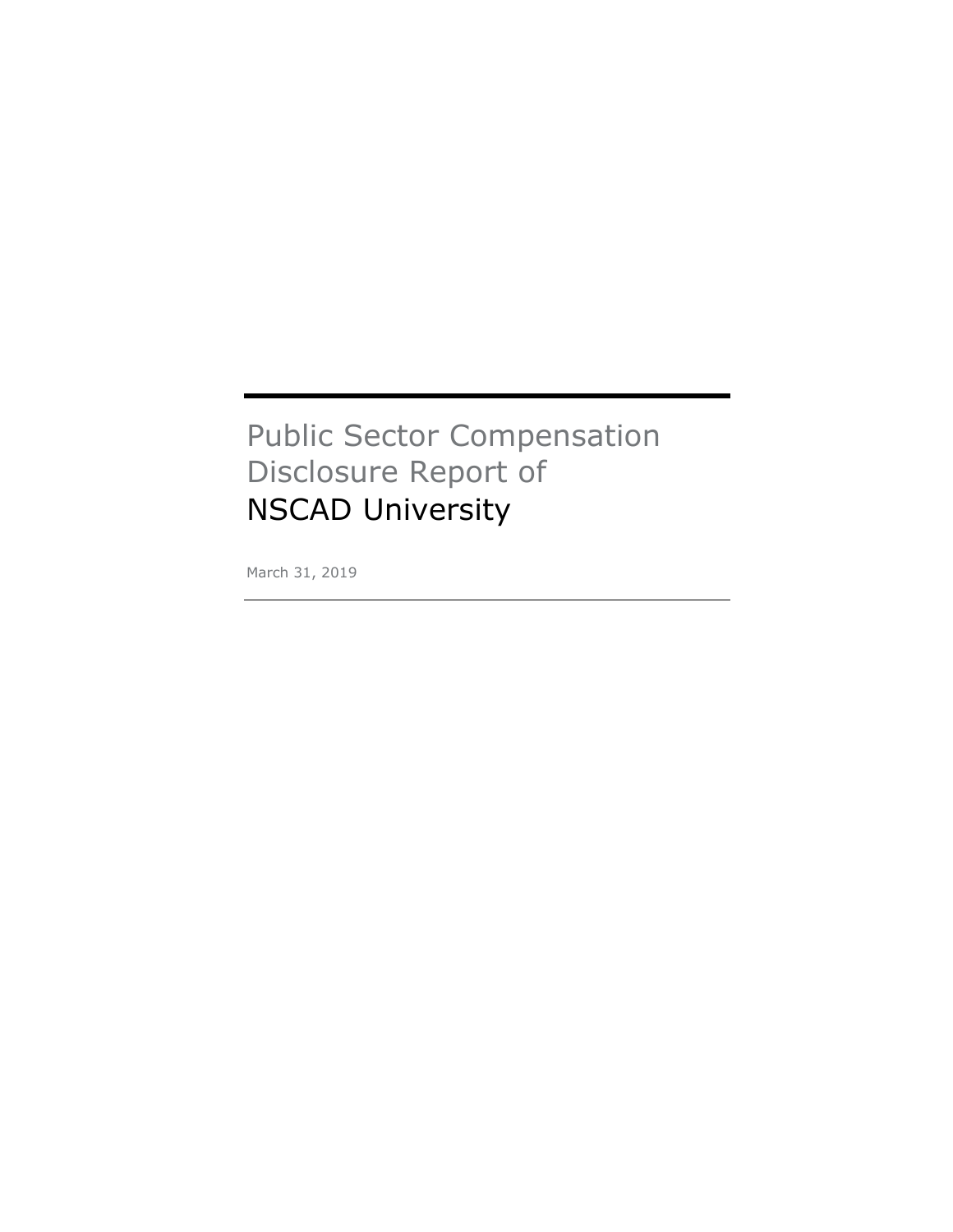# **Deloitte**.

1969 Upper Water Street Suite 1500 Purdy's Wharf Tower II Halifax NS B3J 3R7 Canada

Tel: 902-422-8541 Fax: 902-423-5820

## **Independent Auditor's Report**

To the management of NSCAD University

#### **Opinion**

We have audited the accompanying Public Sector Compensation Disclosure Report of NSCAD University for the year ended March 31, 2019 (the "Schedule"). The Schedule has been prepared by management based on the *Public Sector Compensation Disclosure Act*, 2010 c. 43, s. 1.

In our opinion, the Public Sector Compensation Disclosure Report of NSCAD University for the year ended March 31, 2019, is prepared, in all material respects, in accordance with the *Public Sector Compensation Disclosure Act*, 2010 c. 43, s. 1.

#### **Management's Responsibility for the Schedule**

Management is responsible for the preparation of the Schedule in accordance with the *Public Sector Compensation Disclosure Act*, 2010 c. 43, s. 1, and for such internal control as management determines is necessary to enable the preparation of the Schedule that is free from material misstatement, whether due to fraud or error.

#### **Basis for Opinion**

We conducted our audit in accordance with Canadian generally accepted auditing standards ("Canadian GAAS"). Our responsibilities under those standards are further described in the *Auditor's Responsibilities for the Audit of the Schedule* section of our report. We are independent of the Corporation in accordance with the ethical requirements that are relevant to our audit of the schedule in Canada, and we have fulfilled our other ethical responsibilities in accordance with these requirements. We believe that the audit evidence we have obtained is sufficient and appropriate to provide a basis for our opinion.

#### **Basis of Accounting**

Without modifying our opinion, we draw attention to Note 1 of the Schedule which, which describes the basis of accounting. The Schedule is prepared to meet the requirements of the *Public Sector Compensation Disclosure Act*, 2010 c. 43, s. 1, dated December 10, 2010. As a result, the Schedule may not be suitable for another purpose.

#### **Responsibilities of Management and Those Charged with Governance for the Schedule**

Management is responsible for the preparation of the Schedule in accordance with the *Public Sector Compensation Disclosure Act*, 2010 c. 43, s. 1, and for such internal control as management determines is necessary to enable the preparation of the Schedule that is free from material misstatement, whether due to fraud or error.

Those charged with governance are responsible for overseeing the Corporation's financial reporting process.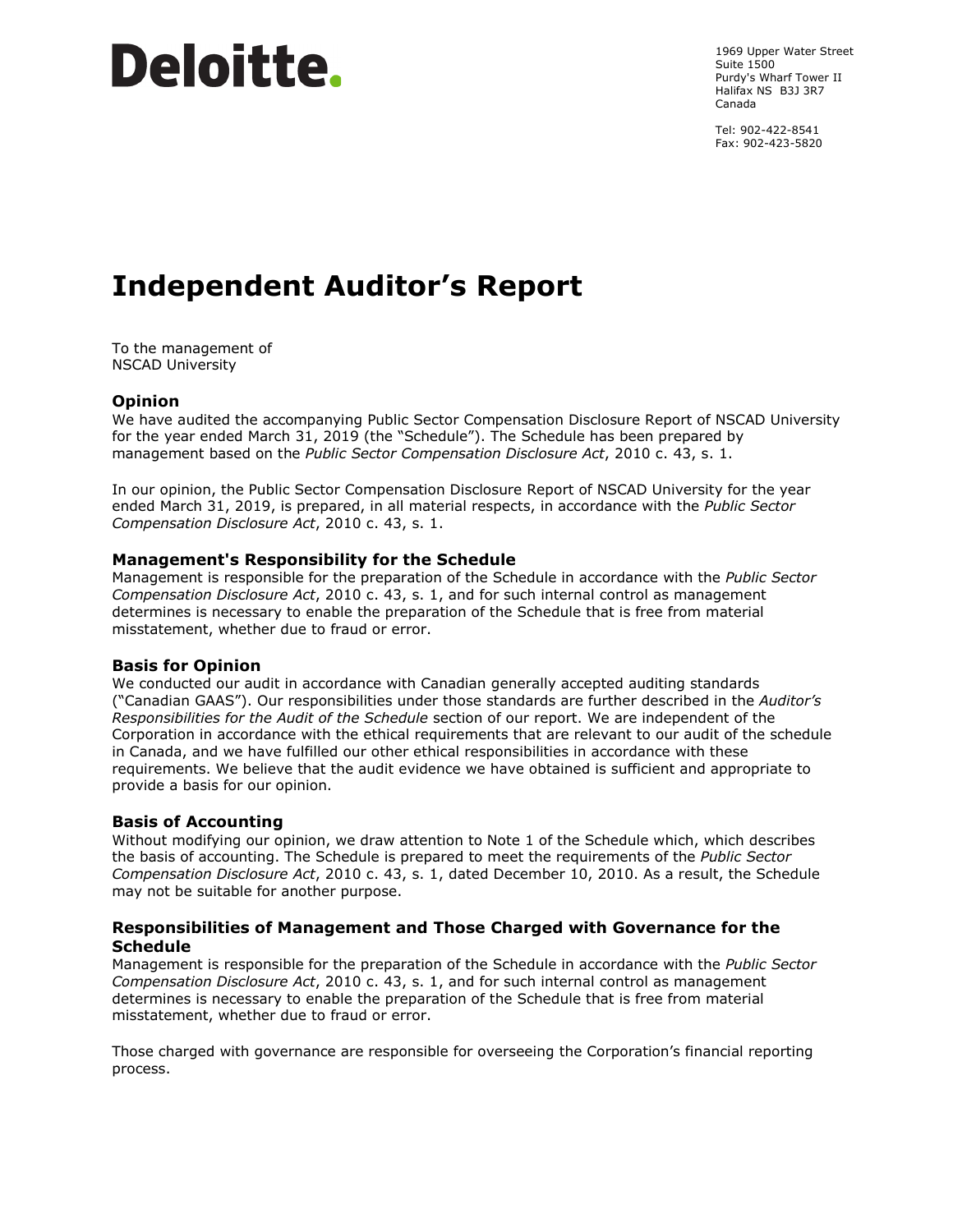### **Auditor's Responsibilities for the Audit of the Schedule**

Our objectives are to obtain reasonable assurance about whether the schedule is free from material misstatement, whether due to fraud or error, and to issue an auditor's report that includes our opinion. Reasonable assurance is a high level of assurance, but is not a guarantee that an audit conducted in accordance with Canadian GAAS will always detect a material misstatement when it exists. Misstatements can arise from fraud or error and are considered material if, individually or in the aggregate, they could reasonably be expected to influence the economic decisions of users taken on the basis of this schedule.

As part of an audit in accordance with Canadian GAAS, we exercise professional judgment and maintain professional skepticism throughout the audit. We also:

- Identify and assess the risks of material misstatement of the schedule, whether due to fraud or error, design and perform audit procedures responsive to those risks, and obtain audit evidence that is sufficient and appropriate to provide a basis for our opinion. The risk of not detecting a material misstatement resulting from fraud is higher than for one resulting from error, as fraud may involve collusion, forgery, intentional omissions, misrepresentations, or the override of internal control.
- Obtain an understanding of internal control relevant to the audit in order to design audit procedures that are appropriate in the circumstances, but not for the purpose of expressing an opinion on the effectiveness of the Corporation's internal control.
- Evaluate the appropriateness of accounting policies used and the reasonableness of accounting estimates and related disclosures made by management.

We communicate with those charged with governance regarding, among other matters, the planned scope and timing of the audit and significant audit findings, including any significant deficiencies in internal control that we identify during our audit

Delaitte LCD

Chartered Professional Accountants June 28, 2019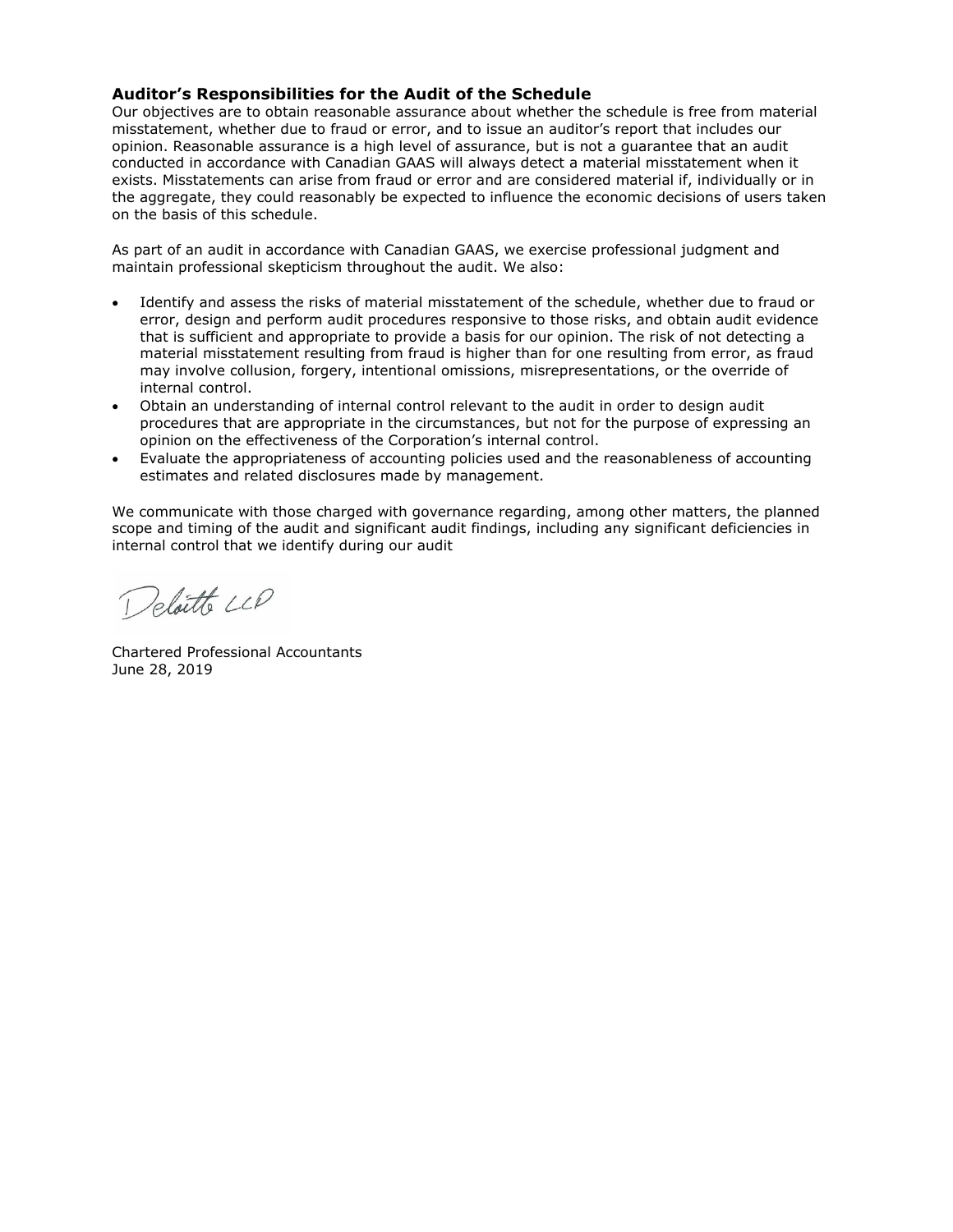## **Board members, officers and employees, contractors and consultants**

For the year ended March 31, 2019, the following board members, officers and employees received compensation of \$100,000 or more:

|                |              |                | <b>Amount (Total)</b> |
|----------------|--------------|----------------|-----------------------|
|                |              |                | 2019                  |
| Last name      | First name   | Position       | \$                    |
|                |              |                |                       |
| Alfoldy        | Sandra       | Faculty        | 110,032               |
| Allen          | Jamie        | Faculty        | 108,259               |
| Barber         | <b>Bruce</b> | Faculty        | 119,707               |
| Bean           | Robert       | Faculty        | 129,945               |
| Bovey          | Mark         | Faculty        | 103,543               |
| Clark          | David        | Faculty        | 113,987               |
| Delva          | Thierry      | Faculty        | 108,484               |
| Fisher         | Sam          | Faculty        | 105,788               |
| Forrest        | Neil         | Faculty        | 130,620               |
| Graff          | Ann-Barbara  | Administration | 142,847               |
| Hougan         | Glen         | Faculty        | 115,818               |
| Howard         | David        | Faculty        | 111,366               |
| Ivey           | Marlene      | Faculty        | 104,152               |
| Johnson-Legere | Sharon       | Administration | 149,613               |
| Kaltenbach     | Christopher  | Faculty        | 103,355               |
| Leblanc        | Michael      | Faculty        | 107,556               |
| Livingston     | Alex         | Faculty        | 119,706               |
| Lounder        | Barbara      | Faculty        | 130,395               |
| McKay          | Marylin      | Faculty        | 132,635               |
| Meyer          | Rudi         | Faculty        | 113,066               |
| Milton         | Jane         | Faculty        | 109,146               |
| Nagler         | Solomon      | Faculty        | 100,834               |
| Peacock        | Jan          | Faculty        | 126,620               |
| Reichertz      | Mathew       | Faculty        | 104,134               |
| Smith          | David        | Faculty        | 129,720               |
| Son            | Kye-Yeon     | Faculty        | 124,750               |
| Taylor-Gearing | Dianne       | Administration | 236,044               |
| Varga          | Darrell      | Faculty        | 111,366               |
| Wark           | Jayne        | Faculty        | 129,084               |